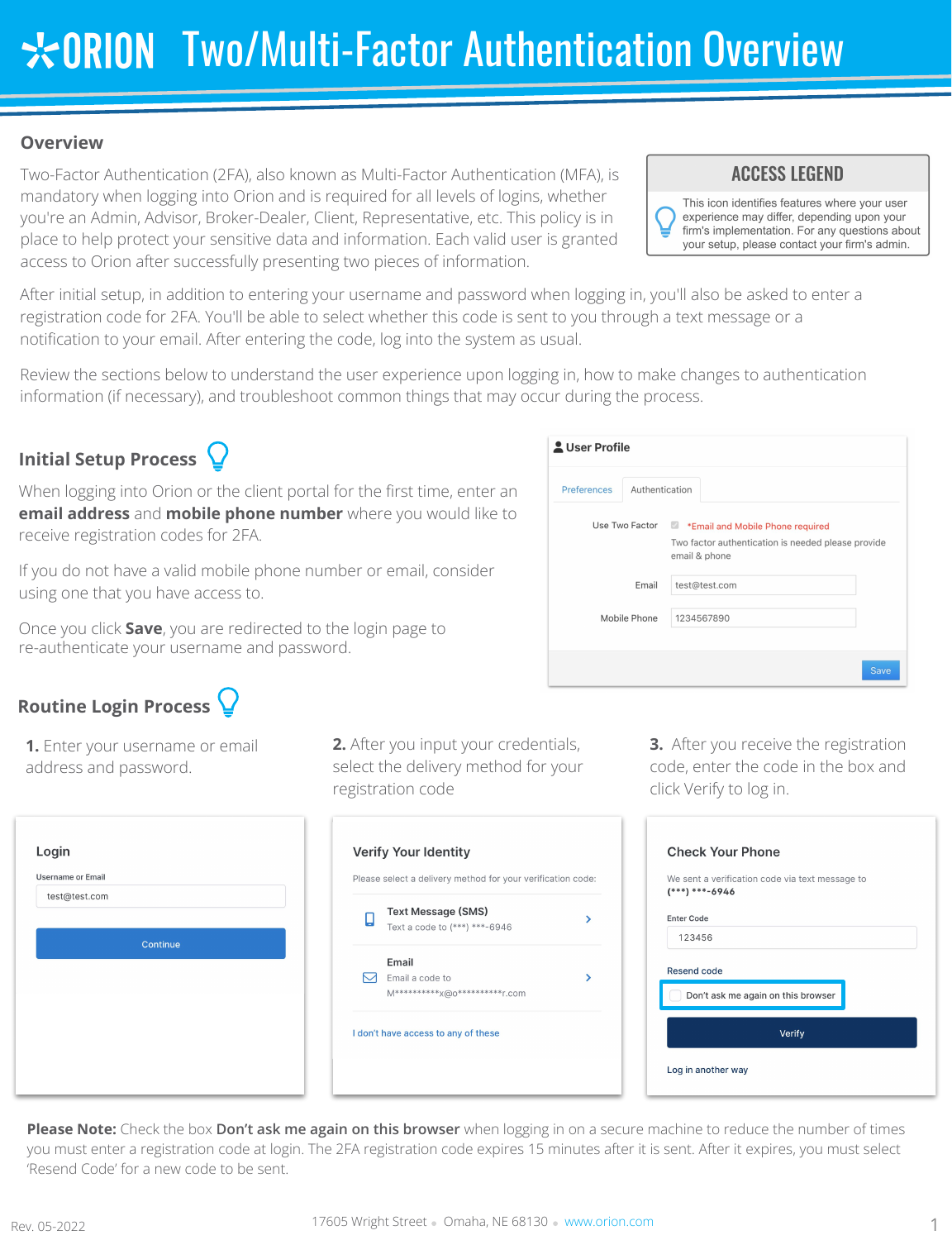# **Updating Contact Information**

Updating your email address or mobile phone number for 2FA may slightly vary depending on your user interface. Follow the scenario that matches closest with your experience.

| <b>Scenario A</b>                                                                                                                                                                                                         | <b>Scenario B</b>                                                                                                                                                                                                                                                        |
|---------------------------------------------------------------------------------------------------------------------------------------------------------------------------------------------------------------------------|--------------------------------------------------------------------------------------------------------------------------------------------------------------------------------------------------------------------------------------------------------------------------|
| Click your username in the upper right corner and<br>select Profile.                                                                                                                                                      | Click the menu $\equiv$ in the upper right corner and select<br><b>Two-Factor Authentication.</b>                                                                                                                                                                        |
| Nicole Thomas ▼<br>Profile<br>Click the <b>Authentication</b> tab and enter your new email<br>or mobile phone number and press Save.                                                                                      | <b>Two-Factor Authentication</b><br>⊕<br>Enter your new email or mobile phone number,<br>and press Save.                                                                                                                                                                 |
| Authentication<br>Preferences<br>Use Two Factor<br>Email and Mobile Phone required<br>Two factor authentication is needed please provide<br>email & phone<br>test@test.com<br>Email<br>Mobile Phone<br>1234567890<br>Save | $\times$<br><b>Two-Factor Authentication</b><br>Please enter your email address and mobile phone number for receiving login<br>verification codes.<br><b>Email Address</b><br>⊠ oriontechlab@gmail.com<br>Mobile Phone Number<br>$\Box$ (555) 555-5555<br>Cancel<br>Save |
| <b>Scenario C</b><br>Click your username in the upper right corner and select<br>User Two Factor Information<br>Select                                                                                                    | <b>Advisor Settings</b><br>Save Changes<br>圖<br>, enter your new email or mobile phone number, and click                                                                                                                                                                 |
| <b>User Two Factor Information</b><br>NOTE: This is a user level setting and will only affect the logged in user.                                                                                                         |                                                                                                                                                                                                                                                                          |
| Email:<br>joe.smith@clsinvest.com                                                                                                                                                                                         |                                                                                                                                                                                                                                                                          |
| Phone:                                                                                                                                                                                                                    |                                                                                                                                                                                                                                                                          |
| Phone Number                                                                                                                                                                                                              |                                                                                                                                                                                                                                                                          |
|                                                                                                                                                                                                                           | <b>日 Save Changes</b>                                                                                                                                                                                                                                                    |

# \*ORION